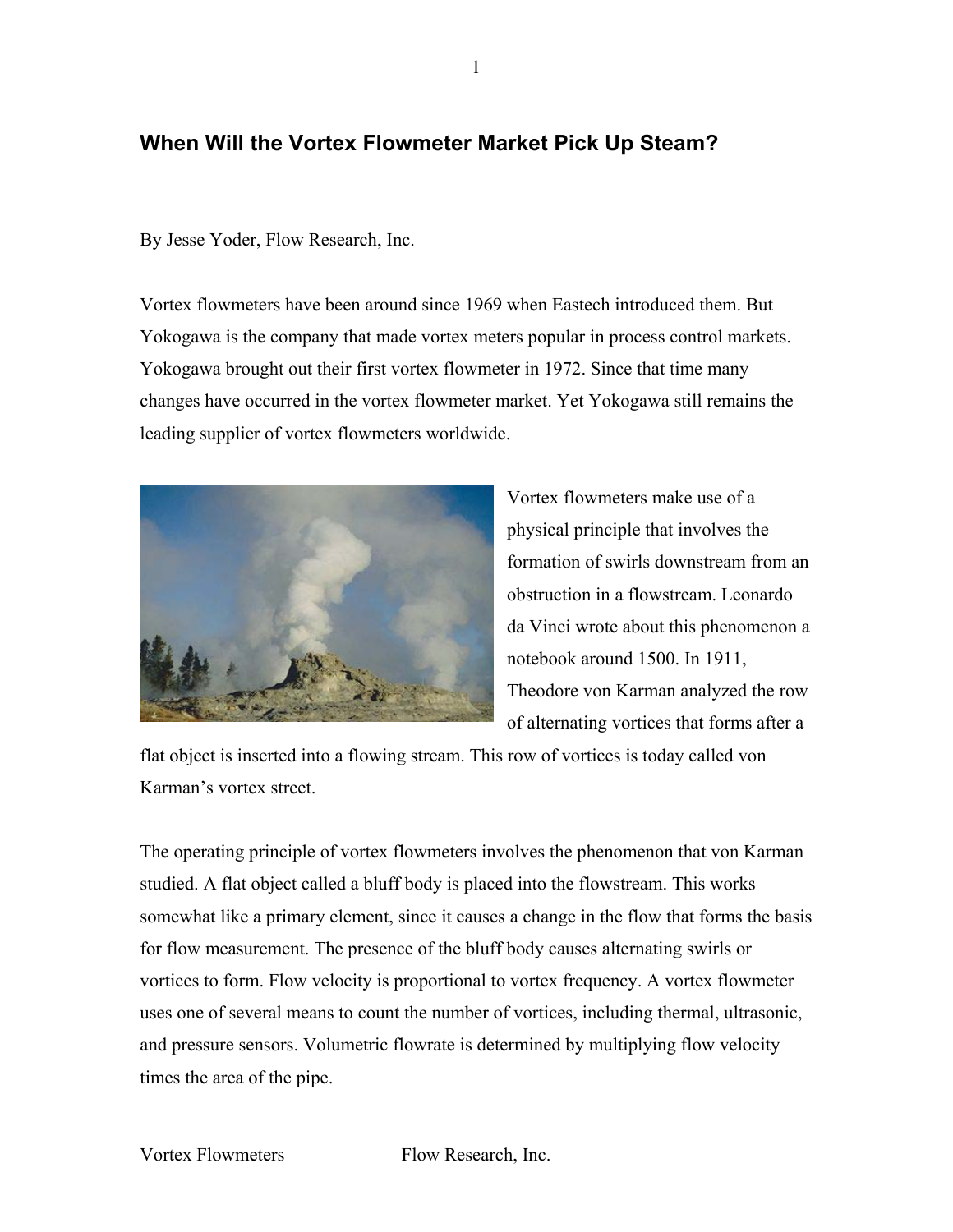## **Comparison to Other New-Technology Flowmeters**

It is interesting to compare the development of vortex flowmeters with the development of other new-technology flowmeters. Coriolis meters were not introduced until 1977, yet they have grown dramatically since that time. In terms of revenues, Coriolis meters bring in more than three times the revenues as vortex meters. Coriolis meters are the most accurate flowmeter, and they are widely used for custody transfer purposes. Their main limitation that they are expensive and unwieldy in sizes four inches and above.

Ultrasonic flowmeters were first introduced by Tokyo Keiki in Japan in 1963. Since that time, they have become widely used in process control environments. The past five years have seen dramatic growth in the use of ultrasonic flowmeters for custody transfer of natural gas. Now major advances are also being made in the use of ultrasonic meters for liquid applications, including hydrocarbons. While the revenues from ultrasonic flowmeters still do not equally the revenues from Coriolis meters, they significantly outpace revenues from vortex flowmeters. And ultrasonic flowmeters are the fastest growing flowmeter.

Vortex flowmeters have not enjoyed a parallel growth pattern. Probably the most significant event for the vortex flowmeter market was when Rosemount entered the market in 1994. Rosemount brought its instrumentation expertise and distribution channels to vortex flowmeters. Rosemount became very competitive to Yokogawa in vortex, especially in North America. The two companies continue to vie for the leadership role in North America, though Yokogawa still has a worldwide advantage.

## **Why Vortex Meters Haven't Taken Off**

Why haven't vortex flowmeters enjoyed a similar growth path as the Coriolis and ultrasonic flowmeters? There are a number of reasons for this. Vortex flowmeter technology is fundamentally different from that of Coriolis and ultrasonic flowmeters, and the supplier situation is also quite different. The following are some reasons why vortex flowmeters have experienced slow growth.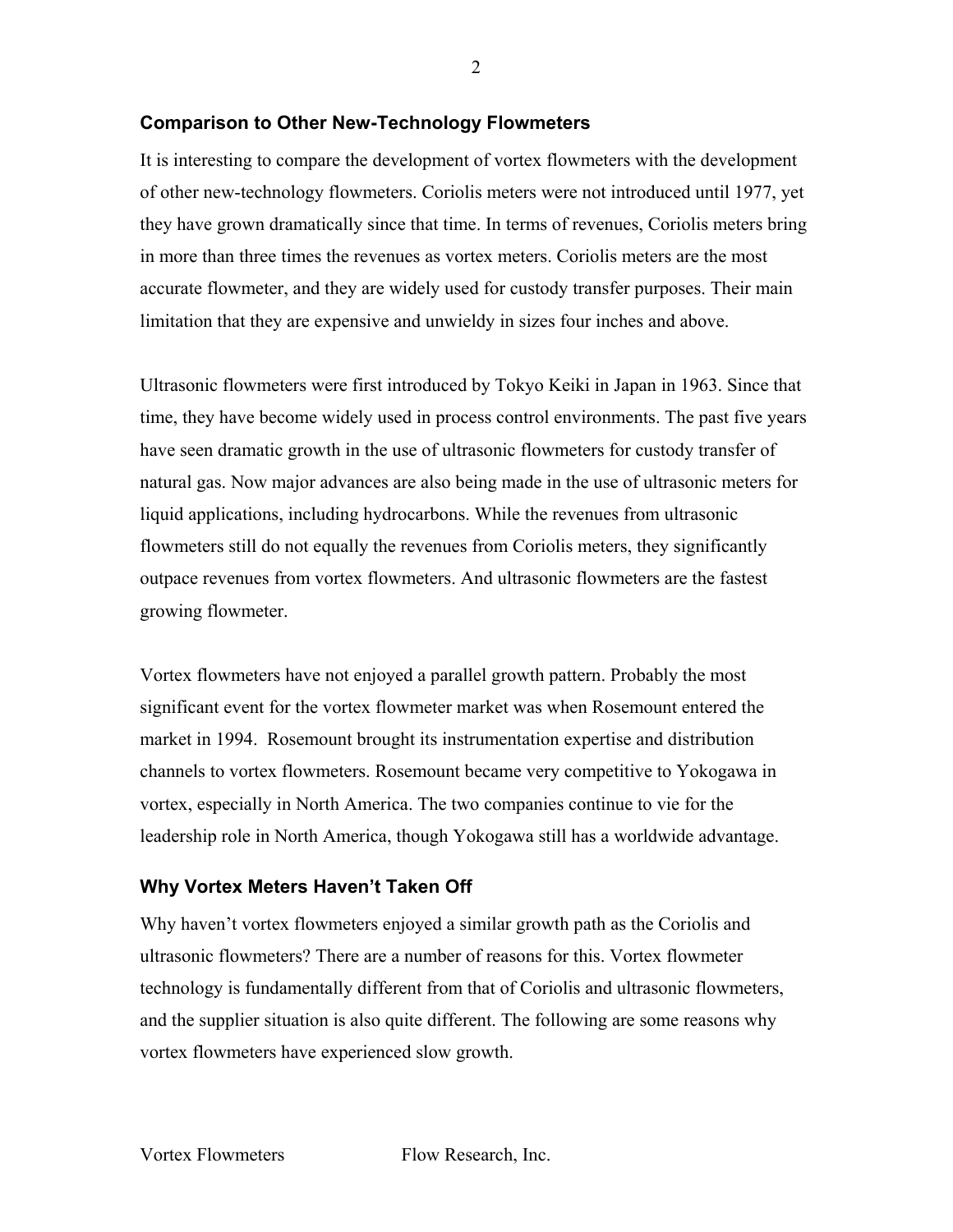Vortex flowmeters do not have a single, compelling feature that makes them a "musthave" flowmeter for certain applications. For Coriolis flowmeters, this feature is accuracy. For ultrasonic and magnetic flowmeters, this feature is their nonintrusive method of measurement. Magnetic flowmeters are also well suited to sanitary applications, and multipath ultrasonic flowmeters are capable of achieving high degrees of accuracy. Vortex meters, by contrast, cannot achieve the same accuracy levels as Coriolis and multipath ultrasonic meters. They are also more intrusive than either magnetic or ultrasonic meters, since they have to place an obstruction in the flowstream to create the vortices that are counted.

The closest thing that vortex meters have to a single, compelling feature is their ability to tolerate high temperature measurements. This makes them well suited for steam applications, a type of measurement that magnetic flowmeters cannot make, and Coriolis and ultrasonic meters only make with great difficulty. Steam flow measurement is certainly an area of potential growth for vortex flowmeters. However, steam only accounts for about ten percent of the flow measurement market.

Another reason that vortex flowmeters have shown slow growth is that they are not typically used for custody transfer applications. Much of the growth in the Coriolis and ultrasonic flowmeter markets has been due to their use for custody transfer applications. Typically a flowmeter is used for custody transfer applications when its use has been approved by some standards organization. But the suppliers of vortex flowmeters have generally not worked with standards organizations to gain approvals of vortex meters, especially in the area of gas flow measurement. Unless the vortex flowmeter suppliers are willing to commit their resources to getting vortex meters approved by standards organizations, it is unlikely that these organizations will issue reports approving their use.

The inability of vortex flowmeters to achieve high degrees of accuracy is another reason their growth is limited. While Coriolis and multipath ultrasonic flowmeters can achieve accuracies in the  $\pm 0.1\%$  range, vortex flowmeters typically offer accuracies in the  $\pm 0.5\%$ 

3